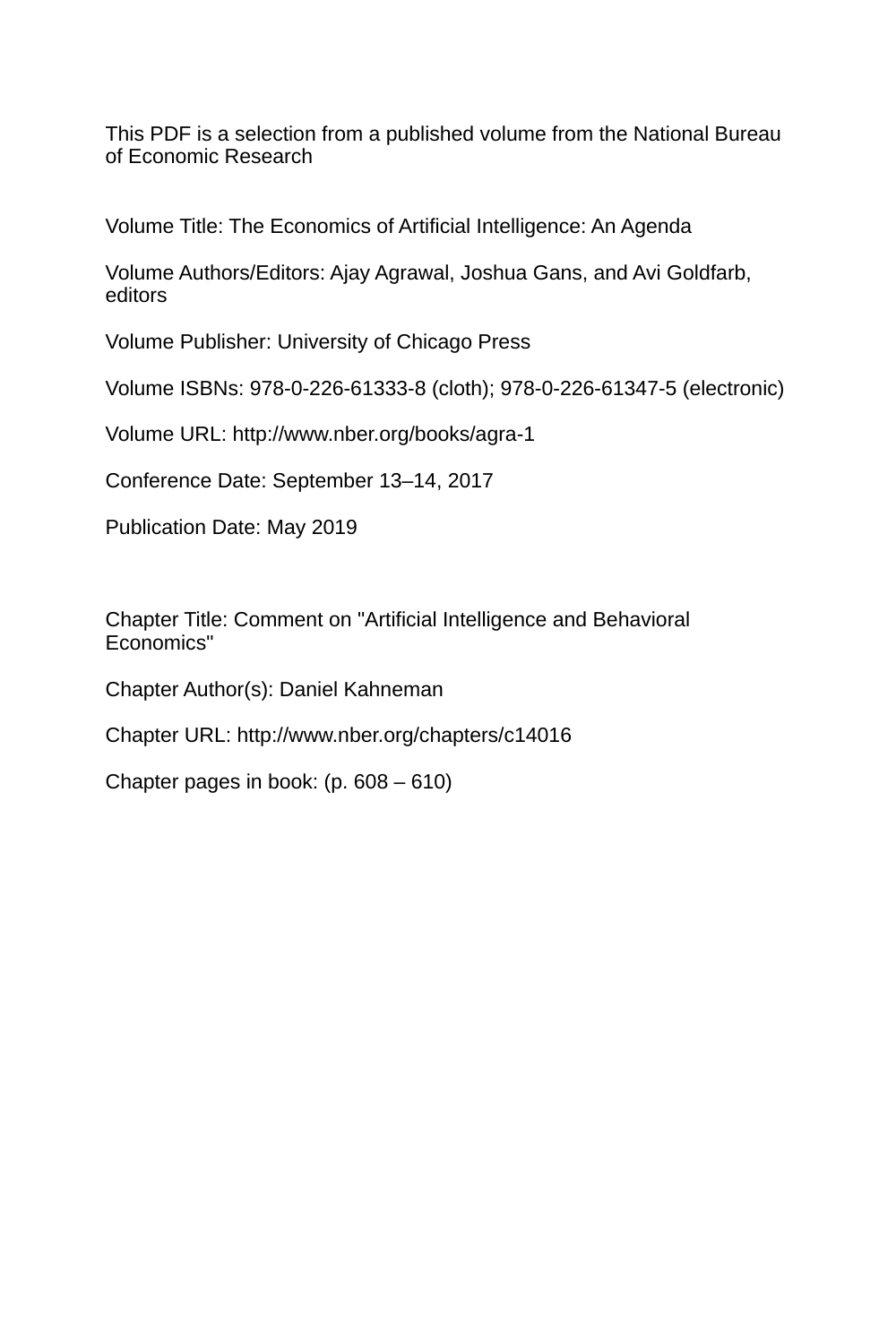*ics*, edited by J. Kagel and A. Roth, 253– 348. Princeton, NJ: Princeton University Press.

- Rumelhart, D. E., and J. L. McClelland. 1986. "On Learning the Past Tenses of English Verbs." In *Parallel Distributed Processing*, vol. 2, edited by D. Rumelhart, J. McClelland, and the PDP Research Group, 216–71. Cambridge, MA: MIT Press.
- Sawyer, J. 1966. "Measurement and Prediction, Clinical and Statistical." *Psychological Bulletin* 66:178– 200.
- Stahl, D. O., and P. W. Wilson. 1995. "On Players' Models of Other Players: Theory and Experimental Evidence." Games and Economic Behavior 10 (1): 218-54.
- Thornton, B. 1977. "Linear Prediction of Marital Happiness: A Replication." *Personality and Social Psychology Bulletin* 3:674– 76.
- Tversky, A., and D. Kahneman. 1992. "Advances in Prospect Theory: Cumulative Representation of Uncertainty." *Journal of Risk and Uncertainty* 5 (4): 297– 323.
- von Winterfeldt, D., and W. Edwards. 1973. "Flat Maxima in Linear Optimization Models." Working Paper no. 011313-4-T, Engineering Psychology Lab, University of Michigan, Ann Arbor.
- Wang, J., M. Spezio, and C. F. Camerer. 2010. "Pinocchio's Pupil: Using Eyetracking and Pupil Dilation to Understand Truth Telling and Deception in Sender- Receiver Games." *American Economic Review* 100 (3): 984– 1007.
- Wright, J. R., and K. Leyton-Brown. 2014. "Level-0 Meta-models for Predicting Human Behavior in Games." In *Proceedings of the Fifteenth ACM Conference on Economics and Computation*, 857– 74.

## **Comment** Daniel Kahneman

## *Below is a slightly edited version of Professor Kahneman's spoken remarks.*

During the talks yesterday, I couldn't understand most of what was going on, and yet I had the feeling that I was learning a lot. I will have some remarks about Colin (Camerer) and then some remarks about the few things that I noticed yesterday that I could understand.

Colin had a lovely idea that I agree with. It is that if you have a mass of data and you use deep learning, you will find out much more than your theory is designed to explain. And I would hope that machine learning can be a source of hypotheses. That is, that some of these variables that you identify are genuinely interesting.

At least in my field, the bar for successful publishable science is very low. We consider theories confirmed even when they explain very little of the variance so long as they yield statistically significant predictions. We treat the residual variance as noise, so a deeper look into the residual variance, which machine learning is good at, is an advantage. So as an outsider, actu-

For acknowledgments, sources of research support, and disclosure of the author's material financial relationships, if any, please see http://www.nber.org/chapters/c14016.ack.

You are reading copyrighted material published by University of Chicago Press. Unauthorized posting, copying, or distributing of this work except as permitted under U.S. copyright law is illegal and injures the author and publisher.

Daniel Kahneman is professor emeritus of psychology and public affairs at the Woodrow Wilson School and the Eugene Higgins Professor of Psychology emeritus, Princeton University, and a fellow of the Center for Rationality at the Hebrew University in Jerusalem.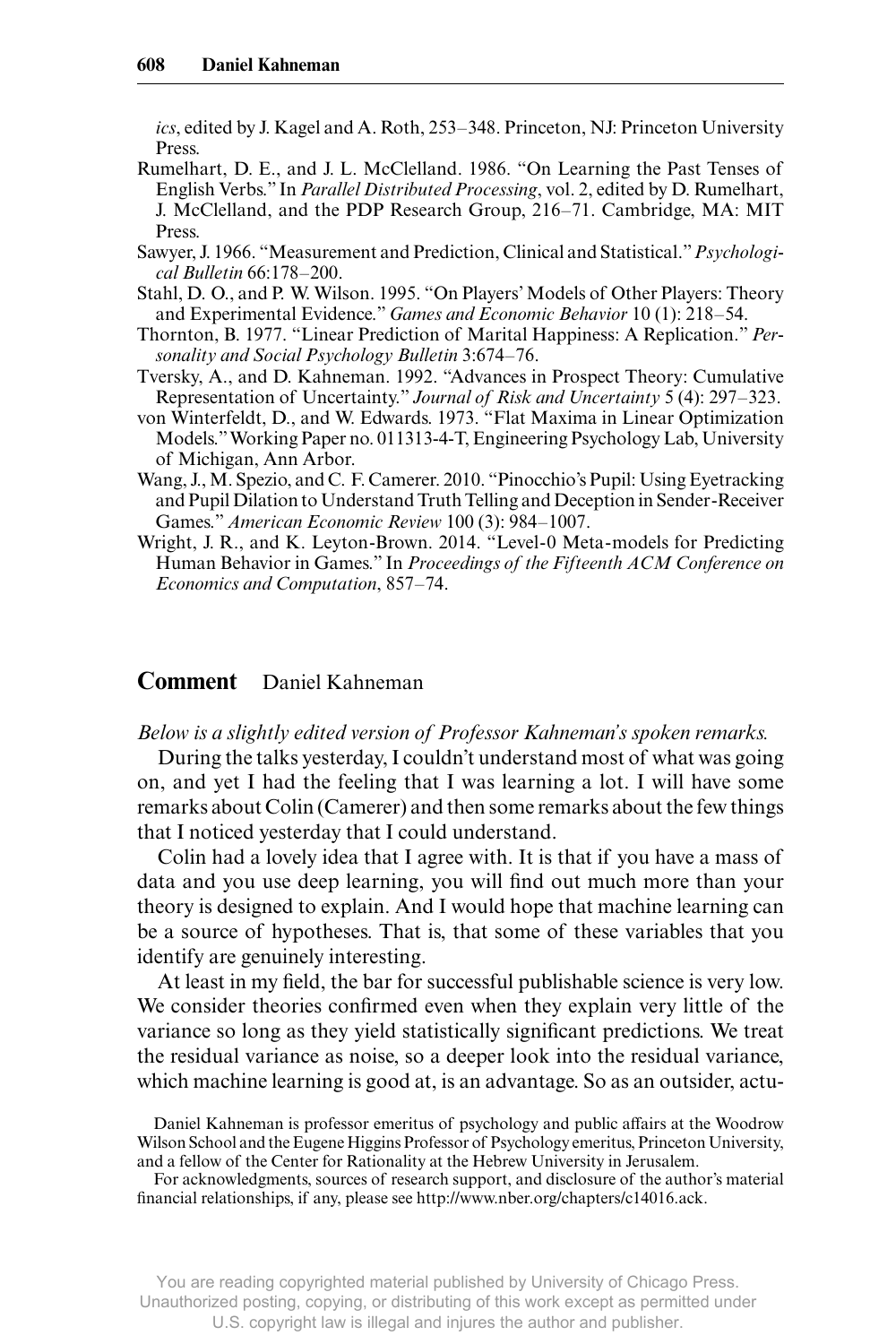ally, I was surprised not to hear more about that aspect of the superiority of artificial intelligence (AI) compared to what people can do. Perhaps, as a psychologist, this is what interests me most. I'm not sure that new signals will always be interesting, but I suppose that some may lead to new theory and that would be useful.

I do not fully agree with Colin's second idea: that it is useful to view human intelligence as a weak version of artificial intelligence. There certainly are similarities, and certainly you can model some of human overconfidence in that way. But I do think that the processes that occur in human judgment are quite different than the processes that produce overconfidence in software.

Now I turn to some general remarks of my own based on what I learned yesterday. One of the recurrent issues, both in talks and in conversations, was whether AI could eventually do whatever people can do. Will there be anything that is reserved for human beings?

Frankly, I don't see any reason to set limits on what AI can do. We have in our heads a wonderful computer. It is made of meat, but it's a computer. It's extremely noisy, but it does parallel processing. It is extraordinarily efficient, but there is no magic there. So, it is difficult to imagine that, with sufficient data in the future, there will remain things that only humans can do.

The reason that we see so many limitations, I think, is that this field is really at the very beginning. I mean we are talking about developments (i.e., deep learning) that took off eight years ago. That is nothing. You have to imagine what it might be like in fifty years. Because the one thing that I find extraordinarily surprising in what is happening in AI these days is that everything is happening faster than we expected. People were saying that it will take ten years for AI to beat Go. The interesting thing is it took less by an order of magnitude. This excess of speed at which this thing is developing and accelerating, I think, is very remarkable. So, setting limits is certainly premature.

One point that was made yesterday was about the uniqueness of humans when it comes to evaluations. It was called judgment, but in my jargon it is "evaluation." Evaluations of outcomes are, basically, the utility side of the decision function. I do not see why that should be reserved for humans. On the contrary, I would like to make the following argument: the main characteristic of people is that they are very noisy. You show them the same stimulus twice and they do not give you the same response twice. We have stochastic choice theory because there is so much variability in people's choices conditional on the same stimuli. What can be done with AI is to create a program that observes an individual's choices. That program will be better than people at a wide variety of things. In particular, it will make better choices for the individual. Why? Because it will be noise free. We know from the literature that Colin cited on predictions that there is an interesting tidbit. Take some clinicians and have them predict some criterion a large number of times. Then develop a simple equation that predicts, not the out